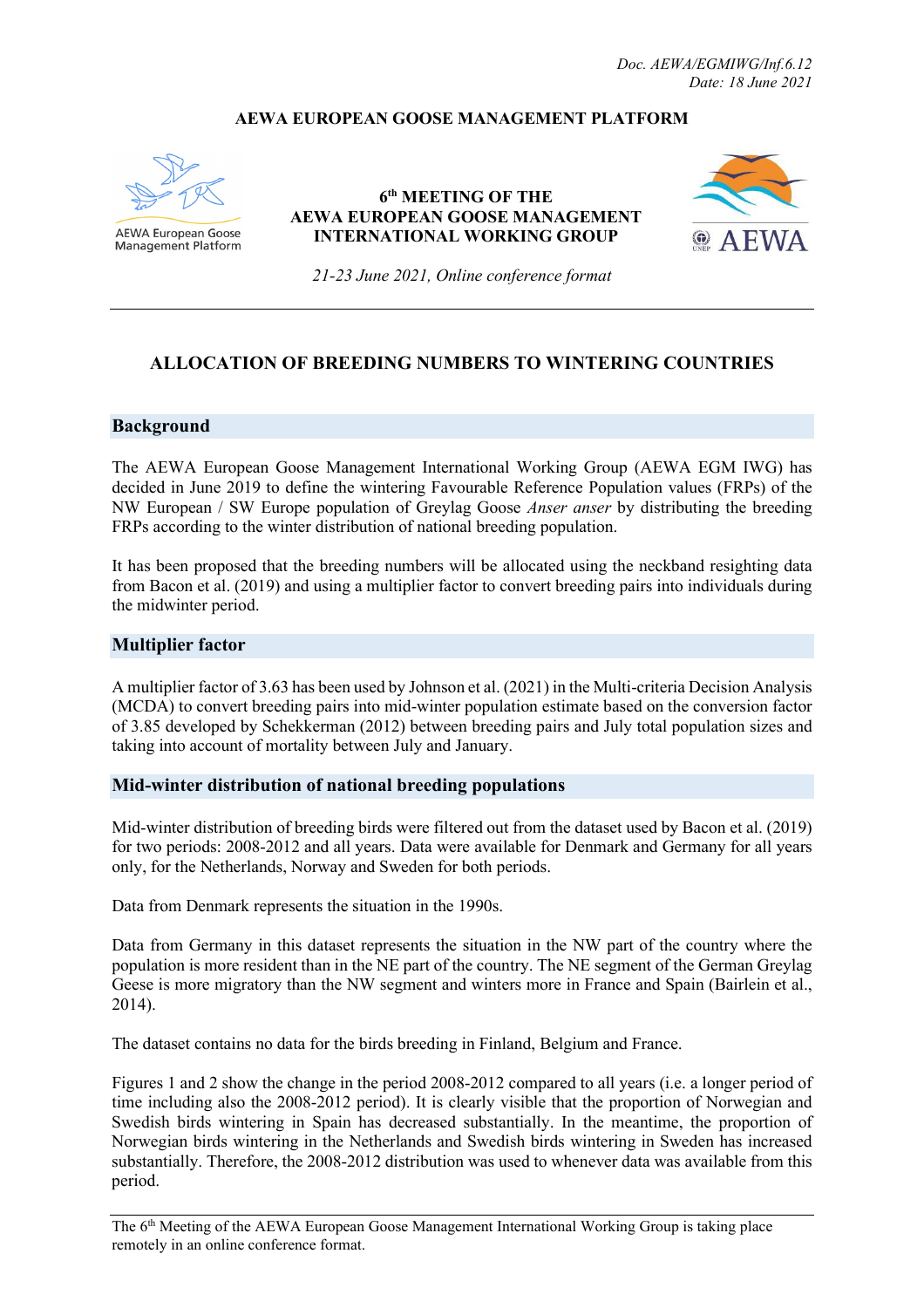Based on the changes in the winter distribution of birds from Norway and Sweden, it can be assumed that the winter distribution of birds from Denmark has also changed, but there is no data to substantiate this.



<span id="page-1-0"></span>**Figure 1**. Winter distribution of Greylag Geese ringed in different countries.



<span id="page-1-1"></span>*Figure 2.* Winter distribution of Greylag Geese ringed in different countries.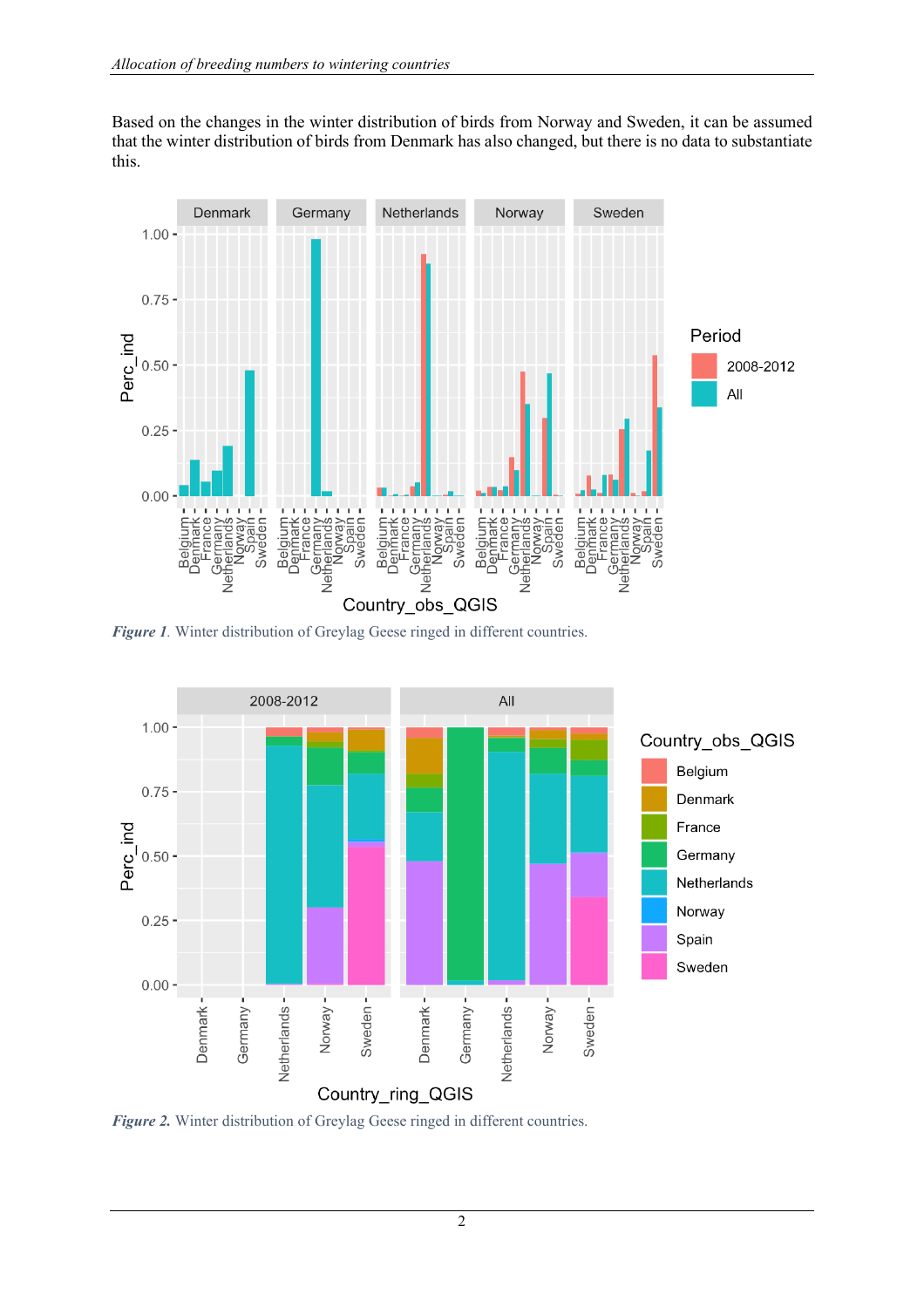## **Distribution of breeding numbers to wintering areas**

To test the allocations based on the winter re-sightings of neck-banded birds, breeding numbers for the 2008-2012 period were taken from BirdLife International (BirdLife International, 2015), which is based on the 1st report of Member States to the European Commission under Article 12 of the EU Birds Directive, complemented with data from BirdLife International partner organisations from outside of the EU.

At this stage the 2008-2012 winter distribution percentages were used for the Netherlands, Norway and Sweden, all years for Germany and Denmark from Bacon et al. (2019). Proportion of Finnish birds wintering in the NW Europe / SW Europe flyway were estimated from the January figures of Appendix 2 in Andersson et al. (2001). However, this also represents a situation for the late 1980 and early 1990s. The winter distribution for the marginal breeding populations of Belgium and France were only guessed, but this will have negligible influence on the results due to the small size of these populations. See Table 1 for details.

*Table 1*. Proportions of breeding populations wintering in other countries estimated from re-sightings of neck banded Greylag Geese in other countries (LB indicates data from Leo Bacon)

| <b>Breeding countries</b> | Wintering countries | <b>NO</b> | SE    | FI | DK |       | DE    | <b>NL</b> |       | BE    | <b>FR</b> |        | ES |       | Other | Sum | Source                                     |
|---------------------------|---------------------|-----------|-------|----|----|-------|-------|-----------|-------|-------|-----------|--------|----|-------|-------|-----|--------------------------------------------|
| <b>NO</b>                 |                     |           | 0.3%  |    |    | 3.3%  | 14.7% |           | 47.5% |       | 2.0%      | 2.3%   |    | 29.8% |       |     | 100% LB 2008-2012                          |
| SE                        |                     | 1.0%      | 53.7% |    |    | 7.8%  | 8.2%  |           | 25.5% |       | 0.3%      | 1.0%   |    | 1.9%  | 1.0%  |     | 100% LB 2008-2012                          |
| FI.                       |                     |           | 3.9%  |    |    |       | 3.9%  |           | 3.9%  |       |           |        |    | 19.4% | 69.0% |     | 100% January in Appendix 2 in Andersson et |
| DK                        |                     |           |       |    |    | 13.7% | 9.6%  |           | 19.2% |       | 4.1%      | 5.5%   |    | 48.0% |       |     | 100% LB all years                          |
| DE                        |                     |           |       |    |    |       | 98.2% |           | 1.8%  |       |           |        |    |       |       |     | 100% LB all_years                          |
| <b>NL</b>                 |                     |           |       |    |    | 0.2%  | 3.5%  |           | 92.5% |       | 3.2%      | 0.1%   |    |       |       |     | 100% LB 2008-2012                          |
| BE                        |                     |           |       |    |    |       |       |           | 5.0%  | 95.0% |           |        |    |       |       |     | 100% guessed                               |
| FR                        |                     |           |       |    |    |       |       |           |       |       |           | 100.0% |    |       |       |     | 100% guessed                               |
| ES                        |                     |           |       |    |    |       |       |           |       |       |           |        |    |       |       |     | 0% n.a.                                    |
| Other                     |                     |           |       |    |    |       |       |           |       |       |           |        |    |       |       |     | 0% n.a.                                    |
|                           |                     |           |       |    |    |       |       |           |       |       |           |        |    |       |       |     |                                            |

Allocating the breeding numbers to wintering numbers per country results in the figures presented in Table 2. The estimated numbers show a relatively good match with the count totals: the estimated total wintering population is only 6% higher than the reported count total was in 2012. This suggests that the conversion factor 3.63 is a relatively good approximation of the relationship between breeding and midwinter numbers.

*Table 2.* Estimated wintering numbers per country based on the geometric mean of the breeding population estimates.

| <b>Breeding countries</b>                          | <b>Breeding pairs</b> | <b>NO</b> | SE             | FI             | DK     | DE             | ΝL      | BE     | FR             | ES             | Other          |                      |
|----------------------------------------------------|-----------------------|-----------|----------------|----------------|--------|----------------|---------|--------|----------------|----------------|----------------|----------------------|
| <b>NO</b>                                          | 16,971                | $\sim$    | 185            | $\sim$         | 2,033  | 9,056          | 29,261  | 1,232  | 1,417          | 18,358         | $\sim$         |                      |
| <b>SE</b>                                          | 40,398                | 1,466     | 78,748         | $\sim$         | 11,438 | 12,025         | 37,394  | 440    | 1,466          | 2,786          | 1,466          |                      |
| FI                                                 | 3,550                 | $\sim$    | 503            | $\sim$         | $\sim$ | 503            | 503     | $\sim$ | $\blacksquare$ | 2,500          | 8,891          |                      |
| DK                                                 | 11,000                | $\sim$    | $\overline{a}$ | $\overline{a}$ | 5,470  | 3,833          | 7,667   | 1,637  | 2,196          | 19,166         | $\overline{a}$ |                      |
| DE                                                 | 31,016                | $\sim$    |                | $\sim$         | $\sim$ | 110,562        | 2,027   |        |                | $\overline{a}$ |                |                      |
| <b>NL</b>                                          | 104,226               | $\sim$    |                | $\sim$         | 757    | 13,242         | 349,964 | 12,107 | 378            | $\overline{a}$ |                |                      |
| <b>BE</b>                                          | 1,225                 | $\sim$    |                | $\sim$         | $\sim$ | $\blacksquare$ | 222     | 4,224  |                | $\sim$         | $\sim$         |                      |
| <b>FR</b>                                          | 182                   | $\sim$    |                | $\sim$         | $\sim$ | $\sim$         | $\sim$  | $\sim$ | 660            | $\overline{a}$ |                |                      |
| <b>ES</b>                                          | $\sim$                |           |                | $\sim$         | $\sim$ | $\sim$         | $\sim$  | $\sim$ | $\sim$         | $\overline{a}$ | $\sim$         |                      |
| Other                                              | $\sim$                | $\sim$    |                | $\sim$         | $\sim$ | $\overline{a}$ |         |        |                |                |                | <b>Total winteri</b> |
| National wintering populations (ind)               |                       | 1,466     | 79,436         |                | 19,698 | 149,220        | 427,038 | 19,640 | 6,118          | 42,810         | 10,357         | 745,426              |
| 2012 wintering numbers reported to the Data Centre |                       | $\sim$    | 40,033         |                | 91,185 | 106,083        | 381,774 | 12,941 | 19,612         | 57,532         |                | 709,160              |

[Figure 3](#page-3-0) shows the comparison of calculated wintering numbers with the count totals for January 2012. Calculated values were higher than the actuals for Sweden, Germany, Belgium and the Netherlands. However, for the Netherlands the January 2012 count total was within the (very broad) confidence interval. For the other countries, the actuals were lower than the lower bound of the estimated wintering numbers indicated some bias in the allocations.

On the other hand, the actual values were higher than the estimated wintering numbers for Denmark, France and Spain. In case of Denmark, this is most likely caused by the old re-sighting data (representing the situation in the 1990s, see in Bacon et al., 2019), but also points towards potential underestimation of breeding numbers in the source countries or bias in re-sightings. The wintering numbers of Greylag Goose of Danish origin is 39,930 individuals. Assuming that the allocation of the numbers from Norway, Sweden and the Netherlands is correct, the wintering total would be still less than 54,158 individuals, which is only about 60% of the January 2012 total.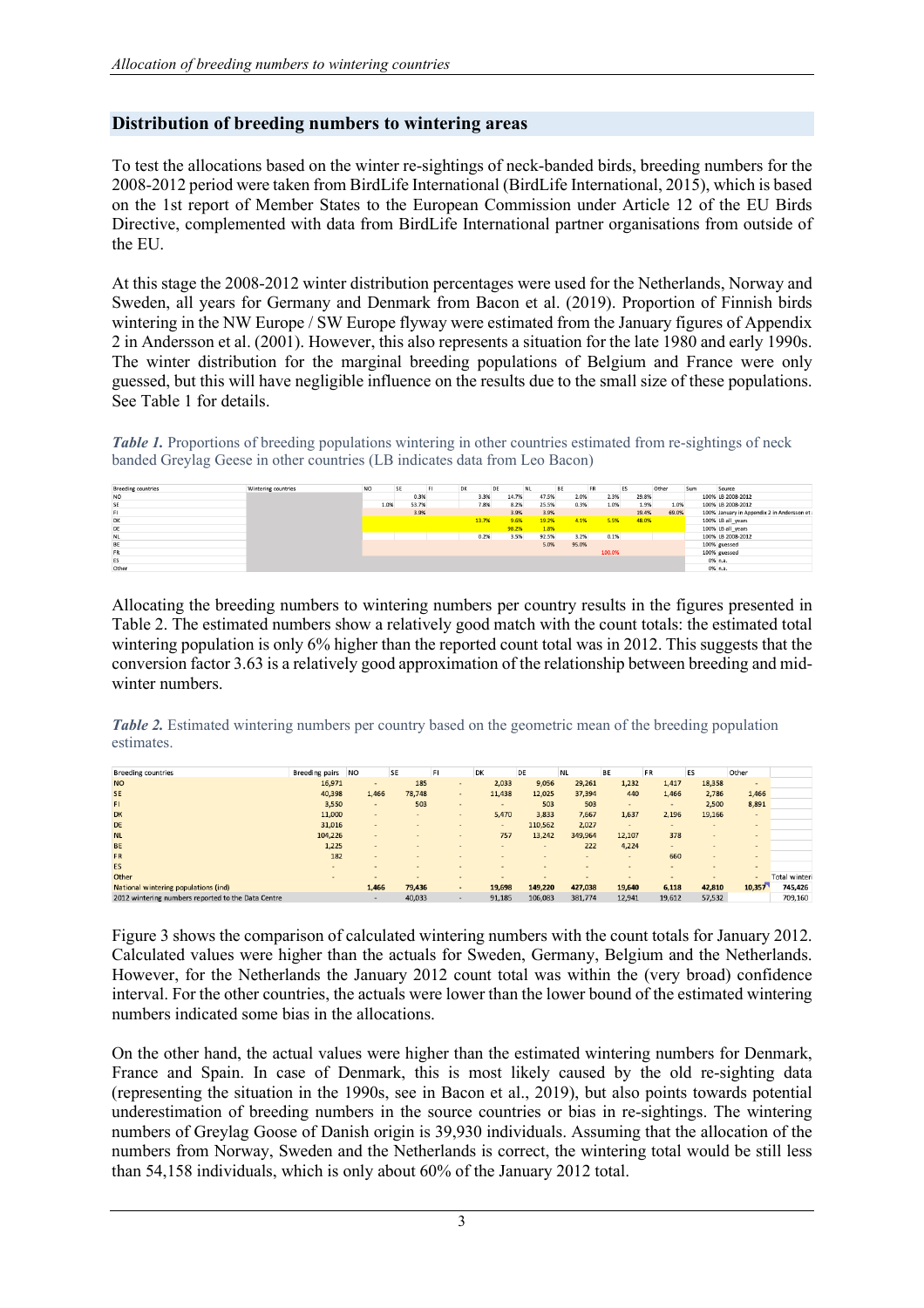

<span id="page-3-0"></span>*Figure 3.* Comparison of wintering numbers calculated for Range States in the NW Europe / SW Europe flyway using the geometric mean of the minimum and maximum breeding population estimates from BirdLife International (2015), i.e. data from the period of 2008-2012, with national mid-winter count totals reported to the EGM Data Centre for January 2012. The lower bound of the error bar represents the values calculated using the minimum breeding population estimates and the upper bound represents the values calculated from the maximum breeding estimates.

## **Conclusions**

The test of the methodology has revealed that the conversion factor developed by Johnson et al. (2021) for the MCDA works rather well at the population level. However, there are problems with using the re-sighting data to allocate breeding numbers to non-breeding numbers particularly in case of Sweden (large overestimation), Denmark (large underestimation – due to outdated distribution data) and Germany (overestimation – due to biased sample from NW Germany, containing mainly resident birds). However, this dataset represents the best available data at present. Revision of the wintering FRPs will be necessary when adequate banding and tagging become available

# **References**

Andersson, Å., Follestad, A., Nilsson, L. and Persson, H. (2001) 'Migration patterns of Nordic greylag geese Anser anser', Ornis Svecica, 11(1), pp. 19-58.